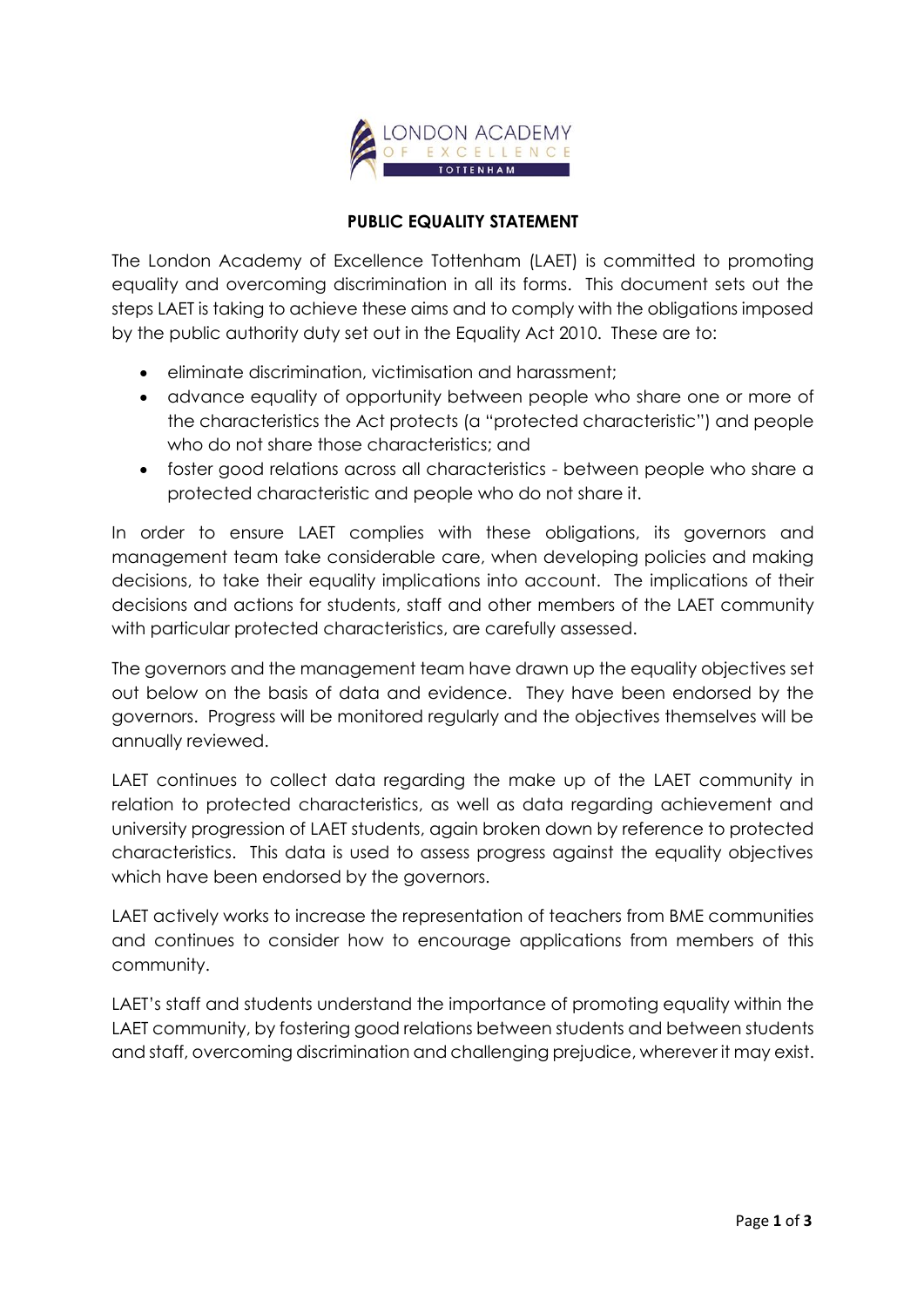## **LAET EQUALITY OBJECTIVES**

| Aim                                                                                                                                                                                                                                                                                                                    | <b>Action</b>                                                                                                                            | <b>Anticipated</b><br><b>Timeframe</b> | Report                 |
|------------------------------------------------------------------------------------------------------------------------------------------------------------------------------------------------------------------------------------------------------------------------------------------------------------------------|------------------------------------------------------------------------------------------------------------------------------------------|----------------------------------------|------------------------|
| To promote British<br>values and<br>independent<br>thinking by raising<br>awareness of and<br>fostering positive<br>attitudes to<br>alternative lifestyles<br>in modern British<br>society                                                                                                                             | PHSE programme;<br>whole school<br>assembly<br>programme;<br>regular<br>programme of<br>thought provoking<br>speakers                    | Ongoing                                | Education<br>Committee |
| To ensure that all<br>groups (for<br>example, students<br>with special needs)<br>perform in line with<br>LAET average and<br>exceed national<br>average.                                                                                                                                                               | SEN support;<br>continuous<br>assessment of<br>student<br>achievement;<br>early intervention<br>based on<br>achievement data             | Ongoing                                | Education<br>Committee |
| To ensure staff and<br>governors have a<br>clear<br>understanding of<br>their obligations in<br>relation to equal<br>opportunities and<br>non discrimination<br>and are equipped<br>to assess the<br>impact of<br>decisions and<br>actions on<br>members of the<br>LAET community<br>with protected<br>characteristics | Programme of staff<br>and governor<br>training; regular<br>discussion of<br>equality impact of<br>decisions at<br>governors'<br>meetings | Ongoing                                | Finance<br>Committee   |